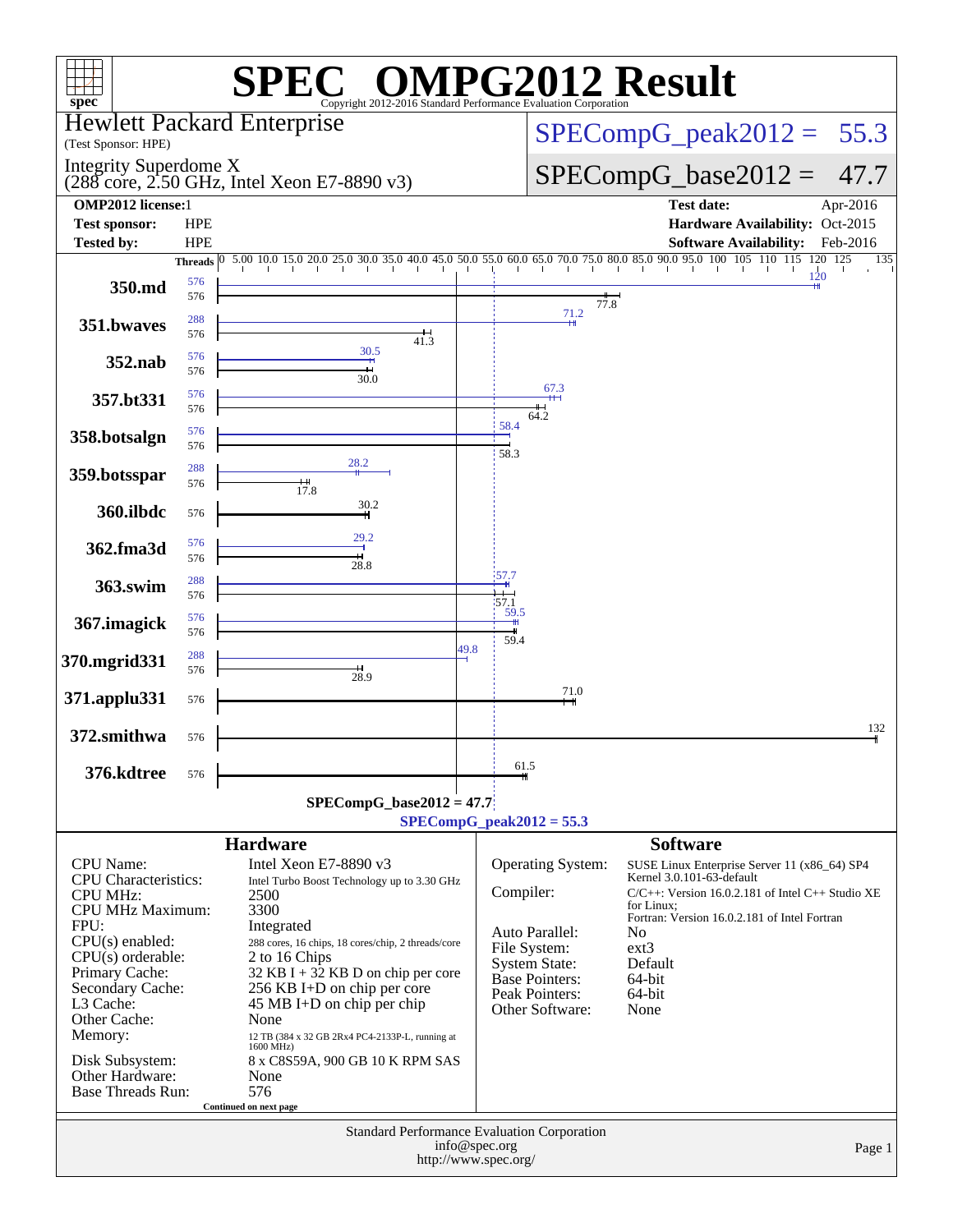

Hewlett Packard Enterprise

(Test Sponsor: HPE)

Integrity Superdome X

(288 core, 2.50 GHz, Intel Xeon E7-8890 v3)

 $SPECompG_peak2012 = 55.3$  $SPECompG_peak2012 = 55.3$ 

 $SPECompG_base2012 = 47.7$  $SPECompG_base2012 = 47.7$ 

**[OMP2012 license:](http://www.spec.org/auto/omp2012/Docs/result-fields.html#OMP2012license)**1 **[Test date:](http://www.spec.org/auto/omp2012/Docs/result-fields.html#Testdate)** Apr-2016

**[Test sponsor:](http://www.spec.org/auto/omp2012/Docs/result-fields.html#Testsponsor)** HPE **[Hardware Availability:](http://www.spec.org/auto/omp2012/Docs/result-fields.html#HardwareAvailability)** Oct-2015 **[Tested by:](http://www.spec.org/auto/omp2012/Docs/result-fields.html#Testedby)** HPE **[Software Availability:](http://www.spec.org/auto/omp2012/Docs/result-fields.html#SoftwareAvailability)** Feb-2016

|  |                                                    |  |     |  |  | Base |  |
|--|----------------------------------------------------|--|-----|--|--|------|--|
|  |                                                    |  |     |  |  |      |  |
|  | Minimum Peak Threads:<br>Maximum Peak Threads: 576 |  | 288 |  |  |      |  |

|                  | <b>Base</b> |                                                                                                          |       |                |       |                |       |     | <b>Peak</b>            |              |                |              |                |              |  |  |
|------------------|-------------|----------------------------------------------------------------------------------------------------------|-------|----------------|-------|----------------|-------|-----|------------------------|--------------|----------------|--------------|----------------|--------------|--|--|
| <b>Benchmark</b> |             | <b>Threads Seconds</b>                                                                                   | Ratio | <b>Seconds</b> | Ratio | <b>Seconds</b> | Ratio |     | <b>Threads Seconds</b> | <b>Ratio</b> | <b>Seconds</b> | <b>Ratio</b> | <b>Seconds</b> | <b>Ratio</b> |  |  |
| 350.md           | 576         | 59.8                                                                                                     | 77.4  | 57.6           | 80.4  | 59.5           | 77.8  | 576 | 38.5                   | 120          | 38.8           | 119          | 38.6           | <b>120</b>   |  |  |
| 351.bwaves       | 576         | 110                                                                                                      | 41.2  | 106            | 42.7  | 110            | 41.3  | 288 | 63.4                   | 71.5         | 63.7           | 71.2         | 64.4           | 70.4         |  |  |
| $352$ .nab       | 576         | 130                                                                                                      | 30.0  | 125            | 31.0  | 130            | 29.9  | 576 | 124                    | 31.2         | 128            | 30.5         | 128            | 30.5         |  |  |
| 357.bt331        | 576         | 73.9                                                                                                     | 64.2  | 72.4           | 65.5  | 74.3           | 63.8  | 576 | 70.4                   | 67.3         | 69.2           | 68.5         | 71.4           | 66.4         |  |  |
| 358.botsalgn     | 576         | 74.5                                                                                                     | 58.4  | 74.6           | 58.3  | 74.6           | 58.3  | 576 | 74.6                   | 58.3         | 74.5           | 58.4         | 74.5           | 58.4         |  |  |
| 359.botsspar     | 576         | 316                                                                                                      | 16.6  | 295            | 17.8  | 286            | 18.3  | 288 | 186                    | 28.2         | 189            | 27.7         | 152            | 34.5         |  |  |
| $360$ .ilbdc     | 576         | 121                                                                                                      | 29.4  | 118            | 30.2  | 118            | 30.2  | 576 | 121                    | 29.4         | 118            | 30.2         | 118            | 30.2         |  |  |
| 362.fma3d        | 576         | 132                                                                                                      | 28.8  | 131            | 29.0  | 136            | 28.0  | 576 | 130                    | 29.2         | 130            | 29.2         | 130            | 29.2         |  |  |
| $363$ .swim      | 576         | 79.3                                                                                                     | 57.1  | 76.2           | 59.4  | 81.9           | 55.3  | 288 | 77.8                   | 58.2         | 78.5           | 57.7         | 78.7           | 57.6         |  |  |
| 367.imagick      | 576         | 118                                                                                                      | 59.6  | 118            | 59.4  | 119            | 59.3  | 576 | 118                    | 59.5         | 117            | 60.0         | 119            | 59.2         |  |  |
| 370.mgrid331     | 576         | 153                                                                                                      | 29.0  | 153            | 28.9  | 158            | 28.0  | 288 | 88.7                   | 49.8         | 88.7           | 49.8         | 88.8           | 49.8         |  |  |
| 371.applu331     | 576         | 84.8                                                                                                     | 71.5  | 85.3           | 71.0  | 87.5           | 69.2  | 576 | 84.8                   | 71.5         | 85.3           | 71.0         | 87.5           | 69.2         |  |  |
| 372.smithwa      | 576         | 40.6                                                                                                     | 132   | 40.8           | 131   | 40.7           | 132   | 576 | 40.6                   | 132          | 40.8           | 131          | 40.7           | 132          |  |  |
| 376.kdtree       | 576         | 73.2                                                                                                     | 61.5  | 73.8           | 60.9  | 72.8           | 61.8  | 576 | 73.2                   | 61.5         | 73.8           | 60.9         | 72.8           | 61.8         |  |  |
|                  |             | Results appear in the order in which they were run. Bold underlined text indicates a median measurement. |       |                |       |                |       |     |                        |              |                |              |                |              |  |  |

### **[General Notes](http://www.spec.org/auto/omp2012/Docs/result-fields.html#GeneralNotes)**

Standard Performance Evaluation Corporation [info@spec.org](mailto:info@spec.org) <http://www.spec.org/> Page 2 ======================================================================== Power profile set with: cpupower -c all frequency-set -g performance System settings notes: Intel Turbo Boost Technology (Turbo) : Enabled Memory RAS Configuration set to Maximum Performance ======================================================================== General Notes and Enviroment variables ENV\_KMP\_AFFINITY=compact,1 ENV\_KMP\_BLOCKTIME=infinite ENV\_KMP\_DETERMINISTIC\_REDUCTION=1 ENV\_OMP\_DYNAMIC=FALSE ENV\_KMP\_LIBRARY=turnaround ENV\_KMP\_SCHEDULE=static,balanced ENV\_KMP\_STACKSIZE=256M ENV\_OMP\_NESTED=FALSE ENV\_OMP\_NUM\_THREADS=576 ======================================================================== General base OMP Library Settings Continued on next page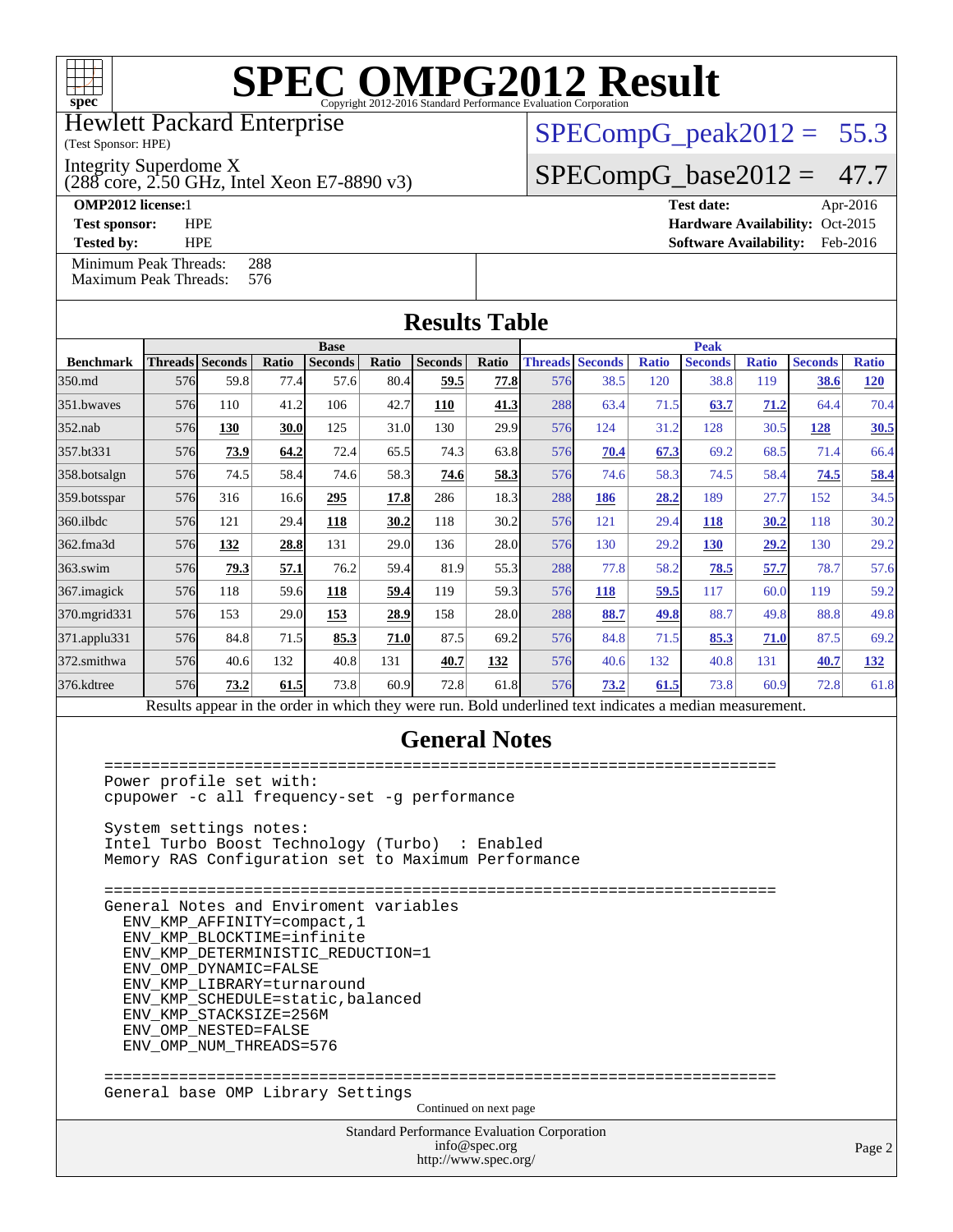

Hewlett Packard Enterprise

(Test Sponsor: HPE)

Integrity Superdome X

(288 core, 2.50 GHz, Intel Xeon E7-8890 v3)

 $SPECompG_peak2012 = 55.3$  $SPECompG_peak2012 = 55.3$ 

 $SPECompG_base2012 = 47.7$  $SPECompG_base2012 = 47.7$ 

**[OMP2012 license:](http://www.spec.org/auto/omp2012/Docs/result-fields.html#OMP2012license)**1 **[Test date:](http://www.spec.org/auto/omp2012/Docs/result-fields.html#Testdate)** Apr-2016 **[Test sponsor:](http://www.spec.org/auto/omp2012/Docs/result-fields.html#Testsponsor)** HPE **[Hardware Availability:](http://www.spec.org/auto/omp2012/Docs/result-fields.html#HardwareAvailability)** Oct-2015 **[Tested by:](http://www.spec.org/auto/omp2012/Docs/result-fields.html#Testedby)** HPE **[Software Availability:](http://www.spec.org/auto/omp2012/Docs/result-fields.html#SoftwareAvailability)** Feb-2016

### **[General Notes \(Continued\)](http://www.spec.org/auto/omp2012/Docs/result-fields.html#GeneralNotes)**

ENV\_KMP\_AFFINITY=compact,1

| General peak OMP Library Settings<br>ENV KMP AFFINITY=compact, 1               |
|--------------------------------------------------------------------------------|
| Per benchmark peak OMP Library Settings                                        |
| 351.bwaves: peak:<br>ENV KMP AFFINITY=compact, 1<br>ENV OMP SCHEDULE=static, 1 |
| 359.botsspar: peak:<br>ENV KMP AFFINITY=compact, 1<br>ENV OMP SCHEDULE=quided  |
| 363.swim:peak:<br>ENV KMP AFFINITY=compact, 1                                  |
| 372.smithwa:peak:<br>ENV OMP SCHEDULE=static, 1                                |

### **[Base Compiler Invocation](http://www.spec.org/auto/omp2012/Docs/result-fields.html#BaseCompilerInvocation)**

[C benchmarks](http://www.spec.org/auto/omp2012/Docs/result-fields.html#Cbenchmarks): [icc](http://www.spec.org/omp2012/results/res2016q2/omp2012-20160412-00072.flags.html#user_CCbase_intel_icc_a87c68a857bc5ec5362391a49d3a37a6)

[C++ benchmarks:](http://www.spec.org/auto/omp2012/Docs/result-fields.html#CXXbenchmarks) [icpc](http://www.spec.org/omp2012/results/res2016q2/omp2012-20160412-00072.flags.html#user_CXXbase_intel_icpc_2d899f8d163502b12eb4a60069f80c1c)

[Fortran benchmarks](http://www.spec.org/auto/omp2012/Docs/result-fields.html#Fortranbenchmarks): [ifort](http://www.spec.org/omp2012/results/res2016q2/omp2012-20160412-00072.flags.html#user_FCbase_intel_ifort_8a5e5e06b19a251bdeaf8fdab5d62f20)

## **[Base Portability Flags](http://www.spec.org/auto/omp2012/Docs/result-fields.html#BasePortabilityFlags)**

 350.md: [-FR](http://www.spec.org/omp2012/results/res2016q2/omp2012-20160412-00072.flags.html#user_baseFPORTABILITY350_md_f-FR) 357.bt331: [-mcmodel=medium](http://www.spec.org/omp2012/results/res2016q2/omp2012-20160412-00072.flags.html#user_basePORTABILITY357_bt331_f-mcmodel_3a41622424bdd074c4f0f2d2f224c7e5) 363.swim: [-mcmodel=medium](http://www.spec.org/omp2012/results/res2016q2/omp2012-20160412-00072.flags.html#user_basePORTABILITY363_swim_f-mcmodel_3a41622424bdd074c4f0f2d2f224c7e5) 367.imagick: [-std=c99](http://www.spec.org/omp2012/results/res2016q2/omp2012-20160412-00072.flags.html#user_baseCPORTABILITY367_imagick_f-std_2ec6533b6e06f1c4a6c9b78d9e9cde24) 370.mgrid331: [-mcmodel=medium](http://www.spec.org/omp2012/results/res2016q2/omp2012-20160412-00072.flags.html#user_baseFPORTABILITY370_mgrid331_f-mcmodel_3a41622424bdd074c4f0f2d2f224c7e5)

> Standard Performance Evaluation Corporation [info@spec.org](mailto:info@spec.org) <http://www.spec.org/>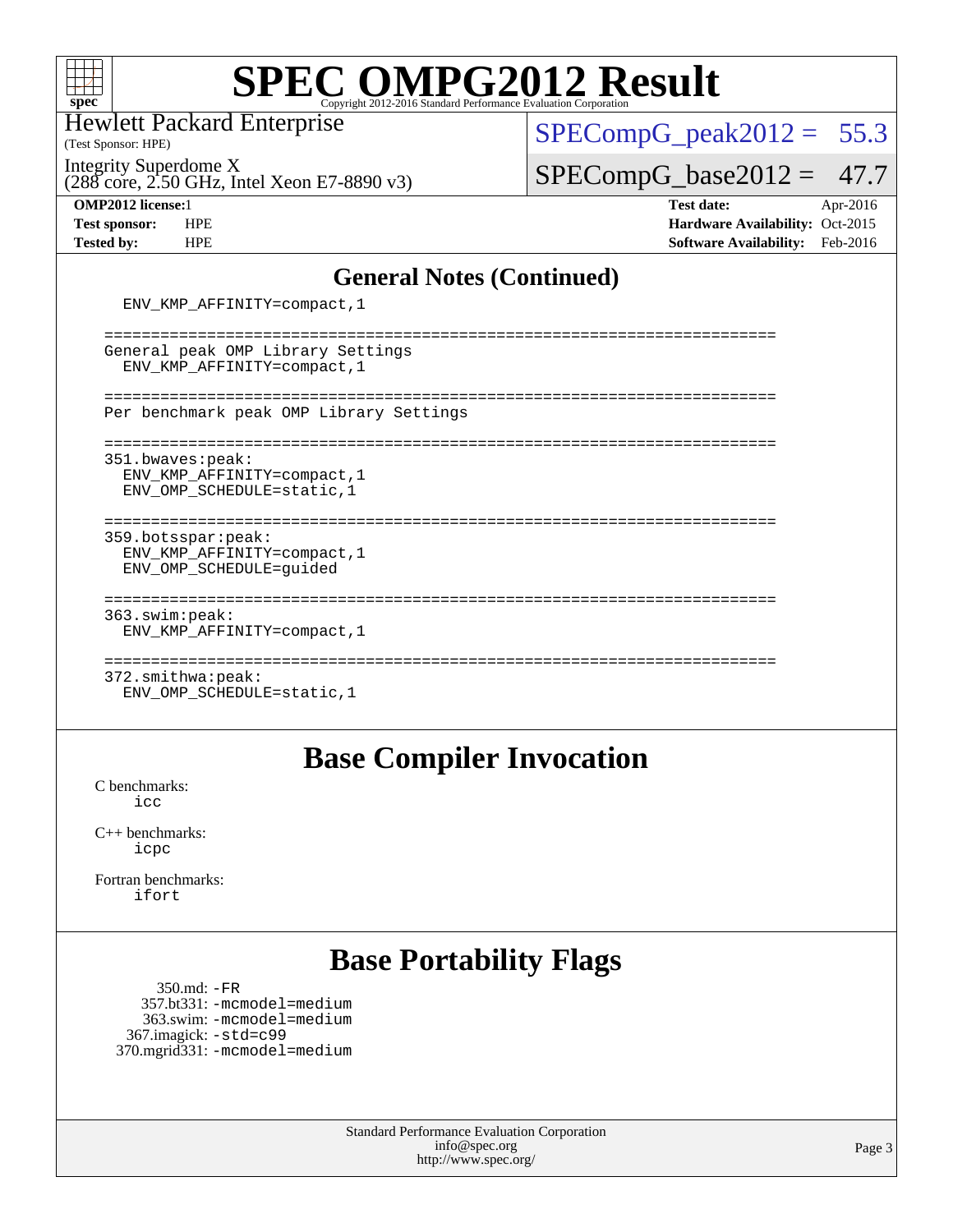

Hewlett Packard Enterprise

(Test Sponsor: HPE)

 $SPECompG_peak2012 = 55.3$  $SPECompG_peak2012 = 55.3$ 

(288 core, 2.50 GHz, Intel Xeon E7-8890 v3) Integrity Superdome X

 $SPECompG_base2012 = 47.7$  $SPECompG_base2012 = 47.7$ 

**[OMP2012 license:](http://www.spec.org/auto/omp2012/Docs/result-fields.html#OMP2012license)**1 **[Test date:](http://www.spec.org/auto/omp2012/Docs/result-fields.html#Testdate)** Apr-2016 **[Test sponsor:](http://www.spec.org/auto/omp2012/Docs/result-fields.html#Testsponsor)** HPE **[Hardware Availability:](http://www.spec.org/auto/omp2012/Docs/result-fields.html#HardwareAvailability)** Oct-2015 **[Tested by:](http://www.spec.org/auto/omp2012/Docs/result-fields.html#Testedby)** HPE **[Software Availability:](http://www.spec.org/auto/omp2012/Docs/result-fields.html#SoftwareAvailability)** Feb-2016

### **[Base Optimization Flags](http://www.spec.org/auto/omp2012/Docs/result-fields.html#BaseOptimizationFlags)**

[C benchmarks](http://www.spec.org/auto/omp2012/Docs/result-fields.html#Cbenchmarks): [-O3](http://www.spec.org/omp2012/results/res2016q2/omp2012-20160412-00072.flags.html#user_CCbase_f-O3) [-openmp](http://www.spec.org/omp2012/results/res2016q2/omp2012-20160412-00072.flags.html#user_CCbase_f-openmp) [-ipo](http://www.spec.org/omp2012/results/res2016q2/omp2012-20160412-00072.flags.html#user_CCbase_f-ipo_84062ab53814f613187d02344b8f49a7) [-xCORE-AVX2](http://www.spec.org/omp2012/results/res2016q2/omp2012-20160412-00072.flags.html#user_CCbase_f-xAVX2_5f5fc0cbe2c9f62c816d3e45806c70d7) [-ansi-alias](http://www.spec.org/omp2012/results/res2016q2/omp2012-20160412-00072.flags.html#user_CCbase_f-ansi-alias) [C++ benchmarks:](http://www.spec.org/auto/omp2012/Docs/result-fields.html#CXXbenchmarks)

[-O3](http://www.spec.org/omp2012/results/res2016q2/omp2012-20160412-00072.flags.html#user_CXXbase_f-O3) [-openmp](http://www.spec.org/omp2012/results/res2016q2/omp2012-20160412-00072.flags.html#user_CXXbase_f-openmp) [-ipo](http://www.spec.org/omp2012/results/res2016q2/omp2012-20160412-00072.flags.html#user_CXXbase_f-ipo_84062ab53814f613187d02344b8f49a7) [-xCORE-AVX2](http://www.spec.org/omp2012/results/res2016q2/omp2012-20160412-00072.flags.html#user_CXXbase_f-xAVX2_5f5fc0cbe2c9f62c816d3e45806c70d7) [-ansi-alias](http://www.spec.org/omp2012/results/res2016q2/omp2012-20160412-00072.flags.html#user_CXXbase_f-ansi-alias)

[Fortran benchmarks](http://www.spec.org/auto/omp2012/Docs/result-fields.html#Fortranbenchmarks):

[-O3](http://www.spec.org/omp2012/results/res2016q2/omp2012-20160412-00072.flags.html#user_FCbase_f-O3) [-openmp](http://www.spec.org/omp2012/results/res2016q2/omp2012-20160412-00072.flags.html#user_FCbase_f-openmp) [-ipo](http://www.spec.org/omp2012/results/res2016q2/omp2012-20160412-00072.flags.html#user_FCbase_f-ipo_84062ab53814f613187d02344b8f49a7) [-xCORE-AVX2](http://www.spec.org/omp2012/results/res2016q2/omp2012-20160412-00072.flags.html#user_FCbase_f-xAVX2_5f5fc0cbe2c9f62c816d3e45806c70d7) [-align array64byte](http://www.spec.org/omp2012/results/res2016q2/omp2012-20160412-00072.flags.html#user_FCbase_f-align_c9377f996e966d652baaf753401d4725) [-fp-model strict](http://www.spec.org/omp2012/results/res2016q2/omp2012-20160412-00072.flags.html#user_FCbase_f-fp-model_aee965c1c69e9213783f4e8f5bf0a1d3)

### **[Peak Compiler Invocation](http://www.spec.org/auto/omp2012/Docs/result-fields.html#PeakCompilerInvocation)**

[C benchmarks](http://www.spec.org/auto/omp2012/Docs/result-fields.html#Cbenchmarks): [icc](http://www.spec.org/omp2012/results/res2016q2/omp2012-20160412-00072.flags.html#user_CCpeak_intel_icc_a87c68a857bc5ec5362391a49d3a37a6)

[C++ benchmarks:](http://www.spec.org/auto/omp2012/Docs/result-fields.html#CXXbenchmarks) [icpc](http://www.spec.org/omp2012/results/res2016q2/omp2012-20160412-00072.flags.html#user_CXXpeak_intel_icpc_2d899f8d163502b12eb4a60069f80c1c)

[Fortran benchmarks](http://www.spec.org/auto/omp2012/Docs/result-fields.html#Fortranbenchmarks): [ifort](http://www.spec.org/omp2012/results/res2016q2/omp2012-20160412-00072.flags.html#user_FCpeak_intel_ifort_8a5e5e06b19a251bdeaf8fdab5d62f20)

### **[Peak Portability Flags](http://www.spec.org/auto/omp2012/Docs/result-fields.html#PeakPortabilityFlags)**

 350.md: [-FR](http://www.spec.org/omp2012/results/res2016q2/omp2012-20160412-00072.flags.html#user_peakFPORTABILITY350_md_f-FR) 357.bt331: [-mcmodel=medium](http://www.spec.org/omp2012/results/res2016q2/omp2012-20160412-00072.flags.html#user_peakPORTABILITY357_bt331_f-mcmodel_3a41622424bdd074c4f0f2d2f224c7e5) 363.swim: [-mcmodel=medium](http://www.spec.org/omp2012/results/res2016q2/omp2012-20160412-00072.flags.html#user_peakPORTABILITY363_swim_f-mcmodel_3a41622424bdd074c4f0f2d2f224c7e5) 367.imagick: [-std=c99](http://www.spec.org/omp2012/results/res2016q2/omp2012-20160412-00072.flags.html#user_peakCPORTABILITY367_imagick_f-std_2ec6533b6e06f1c4a6c9b78d9e9cde24) 370.mgrid331: [-mcmodel=medium](http://www.spec.org/omp2012/results/res2016q2/omp2012-20160412-00072.flags.html#user_peakFPORTABILITY370_mgrid331_f-mcmodel_3a41622424bdd074c4f0f2d2f224c7e5)

### **[Peak Optimization Flags](http://www.spec.org/auto/omp2012/Docs/result-fields.html#PeakOptimizationFlags)**

[C benchmarks](http://www.spec.org/auto/omp2012/Docs/result-fields.html#Cbenchmarks):

 352.nab: [-O3](http://www.spec.org/omp2012/results/res2016q2/omp2012-20160412-00072.flags.html#user_peakOPTIMIZE352_nab_f-O3) [-openmp](http://www.spec.org/omp2012/results/res2016q2/omp2012-20160412-00072.flags.html#user_peakOPTIMIZE352_nab_f-openmp) [-ipo](http://www.spec.org/omp2012/results/res2016q2/omp2012-20160412-00072.flags.html#user_peakOPTIMIZE352_nab_f-ipo_84062ab53814f613187d02344b8f49a7) [-xCORE-AVX2](http://www.spec.org/omp2012/results/res2016q2/omp2012-20160412-00072.flags.html#user_peakOPTIMIZE352_nab_f-xAVX2_5f5fc0cbe2c9f62c816d3e45806c70d7) [-fno-alias](http://www.spec.org/omp2012/results/res2016q2/omp2012-20160412-00072.flags.html#user_peakOPTIMIZE352_nab_f-no-alias_694e77f6c5a51e658e82ccff53a9e63a) [-opt-malloc-options=1](http://www.spec.org/omp2012/results/res2016q2/omp2012-20160412-00072.flags.html#user_peakOPTIMIZE352_nab_f-opt-malloc-options_d882ffc6ff87e51efe45f9a5190004b0) [-opt-calloc](http://www.spec.org/omp2012/results/res2016q2/omp2012-20160412-00072.flags.html#user_peakOPTIMIZE352_nab_f-opt-calloc) [-fp-model fast=2](http://www.spec.org/omp2012/results/res2016q2/omp2012-20160412-00072.flags.html#user_peakOPTIMIZE352_nab_f-fp-model_a7fb8ccb7275e23f0079632c153cfcab) [-no-prec-div](http://www.spec.org/omp2012/results/res2016q2/omp2012-20160412-00072.flags.html#user_peakOPTIMIZE352_nab_f-no-prec-div) [-no-prec-sqrt](http://www.spec.org/omp2012/results/res2016q2/omp2012-20160412-00072.flags.html#user_peakOPTIMIZE352_nab_f-no-prec-sqrt) [-ansi-alias](http://www.spec.org/omp2012/results/res2016q2/omp2012-20160412-00072.flags.html#user_peakCOPTIMIZE352_nab_f-ansi-alias) 358.botsalgn: [-O3](http://www.spec.org/omp2012/results/res2016q2/omp2012-20160412-00072.flags.html#user_peakOPTIMIZE358_botsalgn_f-O3) [-openmp](http://www.spec.org/omp2012/results/res2016q2/omp2012-20160412-00072.flags.html#user_peakOPTIMIZE358_botsalgn_f-openmp) [-ipo](http://www.spec.org/omp2012/results/res2016q2/omp2012-20160412-00072.flags.html#user_peakOPTIMIZE358_botsalgn_f-ipo_84062ab53814f613187d02344b8f49a7) [-xCORE-AVX2](http://www.spec.org/omp2012/results/res2016q2/omp2012-20160412-00072.flags.html#user_peakOPTIMIZE358_botsalgn_f-xAVX2_5f5fc0cbe2c9f62c816d3e45806c70d7) [-fno-alias](http://www.spec.org/omp2012/results/res2016q2/omp2012-20160412-00072.flags.html#user_peakOPTIMIZE358_botsalgn_f-no-alias_694e77f6c5a51e658e82ccff53a9e63a) [-ansi-alias](http://www.spec.org/omp2012/results/res2016q2/omp2012-20160412-00072.flags.html#user_peakCOPTIMIZE358_botsalgn_f-ansi-alias) 359.botsspar: Same as 358.botsalgn 367.imagick: [-O3](http://www.spec.org/omp2012/results/res2016q2/omp2012-20160412-00072.flags.html#user_peakOPTIMIZE367_imagick_f-O3) [-openmp](http://www.spec.org/omp2012/results/res2016q2/omp2012-20160412-00072.flags.html#user_peakOPTIMIZE367_imagick_f-openmp) [-ipo](http://www.spec.org/omp2012/results/res2016q2/omp2012-20160412-00072.flags.html#user_peakOPTIMIZE367_imagick_f-ipo_84062ab53814f613187d02344b8f49a7) [-xCORE-AVX2](http://www.spec.org/omp2012/results/res2016q2/omp2012-20160412-00072.flags.html#user_peakOPTIMIZE367_imagick_f-xAVX2_5f5fc0cbe2c9f62c816d3e45806c70d7) [-ansi-alias](http://www.spec.org/omp2012/results/res2016q2/omp2012-20160412-00072.flags.html#user_peakCOPTIMIZE367_imagick_f-ansi-alias)  $372$ .smithwa: basepeak = yes Continued on next page

> Standard Performance Evaluation Corporation [info@spec.org](mailto:info@spec.org) <http://www.spec.org/>